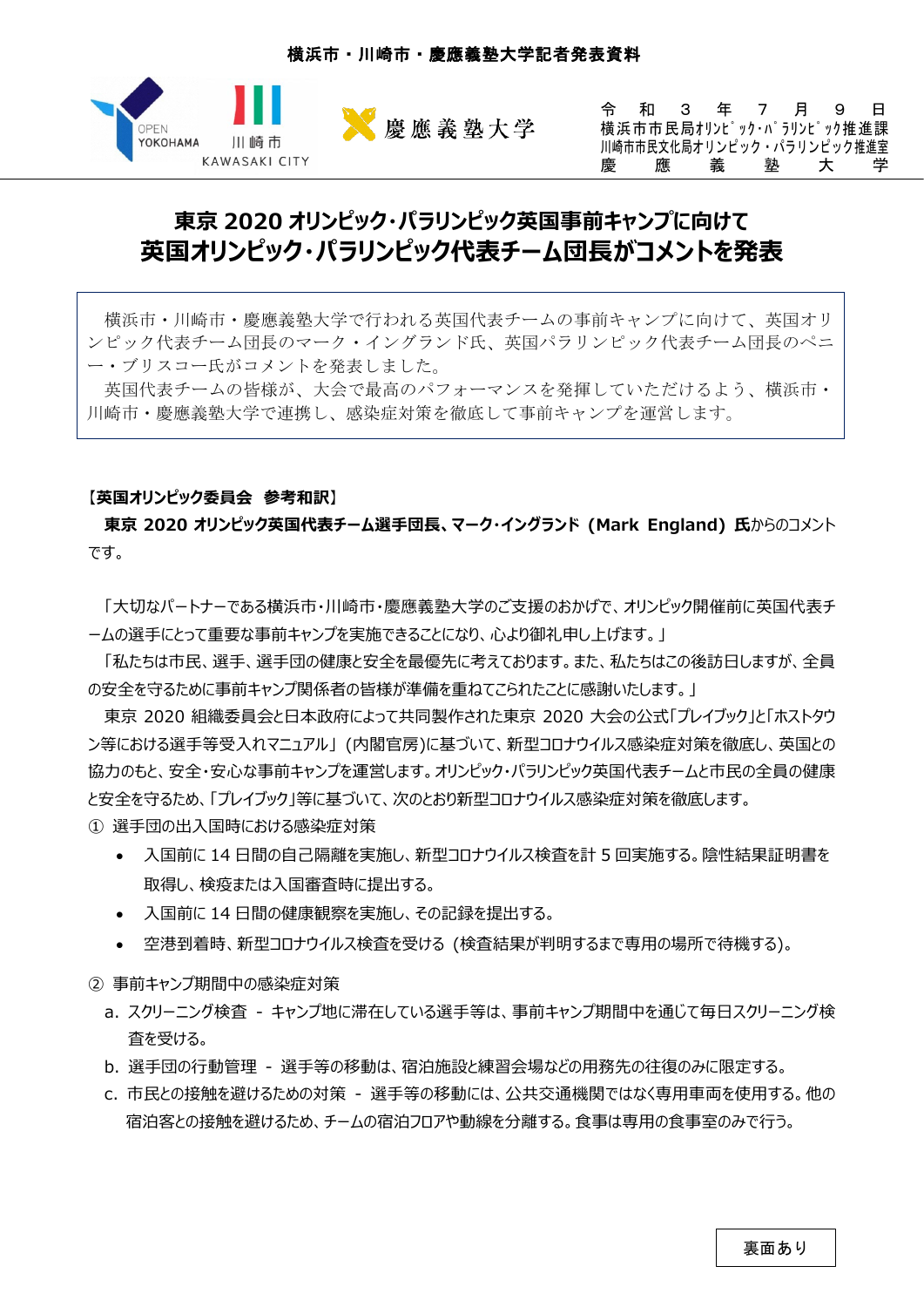#### ③ ホストタウン関係者の感染症対策

ホストタウンの事前キャンプに従事する市職員、宿泊施設や練習会場の関係者は、ワクチン接種を受け (任意)、 従事前に 14 日間の健康観察を実施する (毎日の検温を含む)。接触の度合いに応じて、定期的にスクリーニング 検査を受ける。

以上

## 【**英国パラリンピック委員会 参考和訳**】

# **東京 2020 パラリンピック英国選手団長、ペニー・ブリスコー(Penny Briscoe)氏**からのコメントです。

「選手の事前キャンプを運営するため、パートナーである横浜市・川崎市・慶應義塾大学と緊密に連携・協力して きました。また、英国と日本のチーム全体で、選手団や市民の健康と安全を最優先に考え、入念な計画を立ててきま した。」

「『プレイブック』に基づき、チーム全員の安全を守るために、検査を含むさまざまな感染症対策を徹底します。 パートナーの皆様との緊密な協力のおかげで事前キャンプを実施できることになり、心より御礼申し上げます。選 手たちは、皆様が私たちのためにご尽力いただいたことに感謝しており、訪日を心待ちにしております。」

【原文】

Team GB Chef de Mission for the Tokyo Olympic Games, Mark England, said: "We are extremely proud and grateful for the ongoing support that we have received from our valued partners in Yokohama, Kawasaki and Keio University in ensuring that we can provide the optimum Preparation Camp for Team GB athletes before they compete at the Tokyo Olympic Games. "

"The health and safety of the Japanese public and of the athletes and our delegation remains our number one priority and we know that our Preparation Camp partners have gone above and beyond to guarantee the safety of everyone when we arrive in country later this month."

We will fully comply with all COVID-19 Countermeasures pertaining to the official Games 'Playbooks' produced by Tokyo 2020/Japanese government and 'Host Town Acceptance Manual' to deliver safe and secure preparation camps in cooperation with the UK.

To safeguard all members of the Team GB and Paralympics GB and the local residents in Japan, we will fully comply with COVID-19 Countermeasures upon the official Games 'Playbooks' (IOC, IPC, Tokyo 2020) and 'Host Town Acceptance Manual' (Cabinet Secretariat) as follows;

① M easures upon entry into and departure from Japan im posed on the delegation

- All delegates need to self-isolate 14 days prior to the departure and have five COVID tests in total. They must obtain negative test certificate and submit it to the Quarantine Officer and/or at immigration control when they arrive in Japan.
- All delegates need to do 14 days of health monitoring prior to departure and submit the record.
- All delegates need to complete COVID-19 testing on arrival of the airport. (They will wait at the designated waiting area to get their test results).

#### ② M easures during the Preparation Cam ps

a. Screening Test - All delegates who stay at camp sites will complete screening tests every day during their preparation camps.